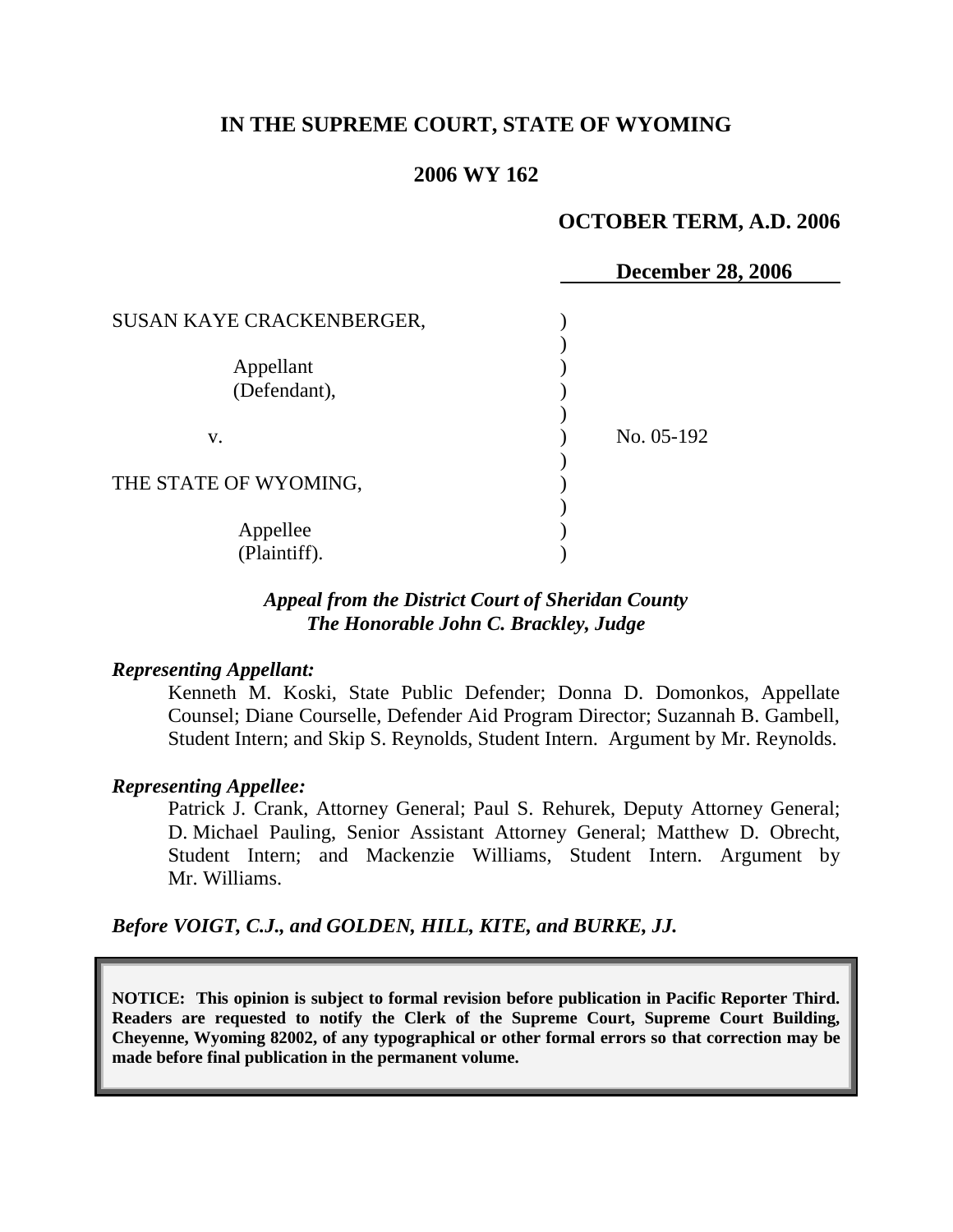## **VOIGT, Chief Justice.**

[¶1] Susan Crackenberger ("the appellant") pled guilty to one count of child endangerment for permitting a child to remain in a dwelling wherein methamphetamine was possessed, stored, or ingested. On appeal, she argues that the district court erred when it denied her motion to suppress the evidence law enforcement seized from her home. We affirm.

## **ISSUE**

[¶2] Whether the district court erred in denying the appellant's motion to suppress evidence because the information provided by named informants was unreliable, had no basis of knowledge, or was stale.

## **FACTS**

[¶3] Law enforcement officers in Sheridan, Wyoming, executed a search warrant at the appellant's home on November 4, 2004. During the search, the officers found methamphetamine residue as well as other methamphetamine-related paraphernalia. The appellant was subsequently charged with one count of possession of a controlled substance, a misdemeanor, in violation of Wyo. Stat. Ann. § 35-7-1031(c)(i) (LexisNexis  $2005$ <sup>1</sup> and, because a minor child was living in the home at the time, one count of endangering a child, a felony, in violation of Wyo. Stat. Ann. § 6-4-405(b) (LexisNexis  $2005$ <sup>2</sup>

[¶4] The appellant's daughters provided most of the information that led to the issuance of the search warrant. For clarity and confidentiality, we will refer to the daughters, from oldest to youngest, as D1, D2, D3, and D4. The appellant filed a motion to suppress the items law enforcement seized while searching her home, but the district court denied that

 $2$  Wyo. Stat. Ann. § 6-4-405(b) states:

 $\overline{a}$ 

<sup>&</sup>lt;sup>1</sup> Wyo. Stat. Ann. § 35-7-1031(c)(i) states, in pertinent part:

<sup>(</sup>c) It is unlawful for any person knowingly or intentionally to possess a controlled substance . . . except as otherwise authorized by this act. Any person who violates this subsection:

<sup>(</sup>i) And has in his possession a controlled substance in the amount set forth in this paragraph is guilty of a misdemeanor punishable by imprisonment for not more than twelve (12) months, a fine of not more than one thousand dollars (\$1,000.00), or both.

<sup>(</sup>b) No person having the care or custody of a child shall knowingly and willfully permit the child to remain in a room, dwelling or vehicle where that person knows that methamphetamine is possessed, stored or ingested.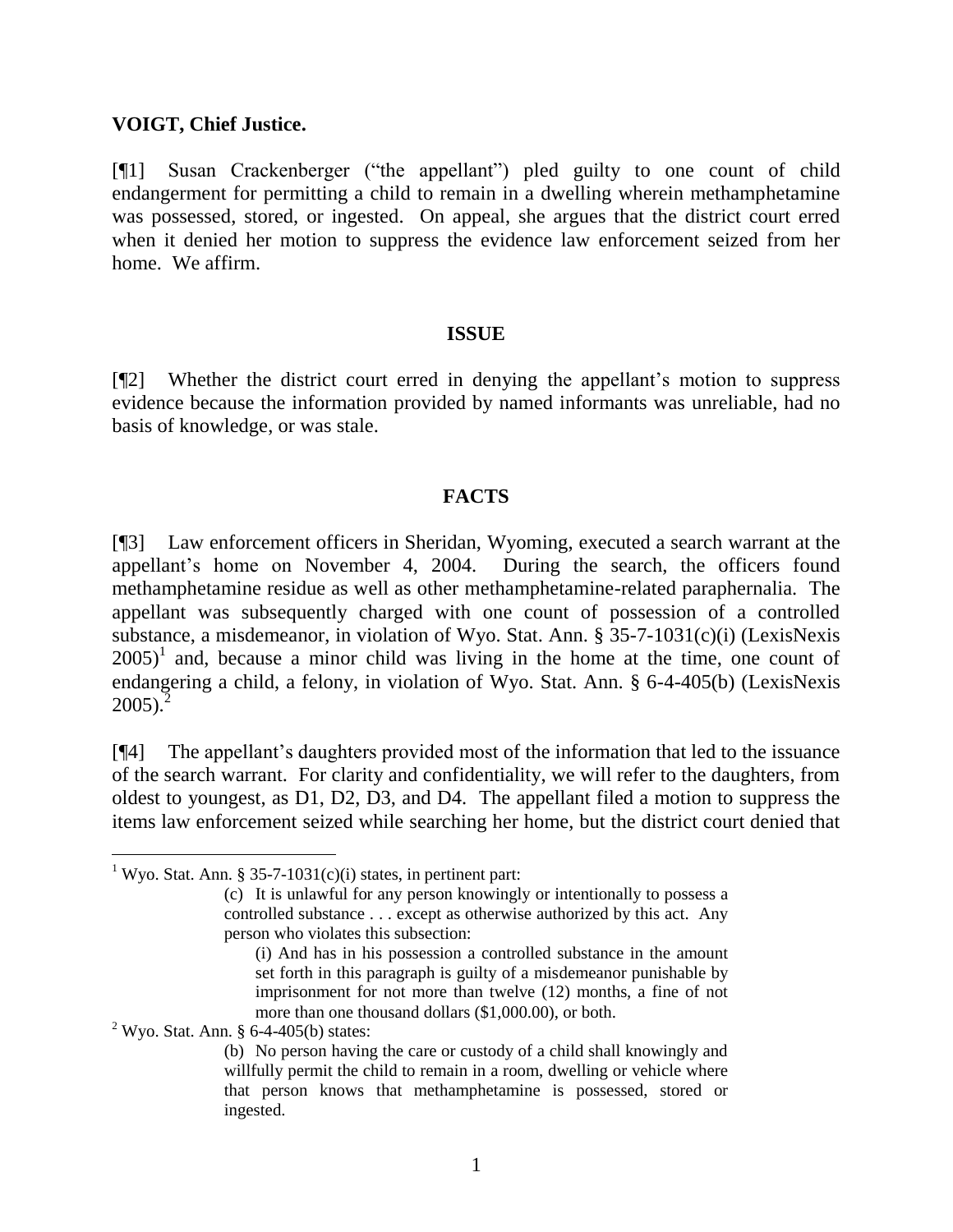motion. The appellant then entered a conditional guilty plea based on a plea agreement, which agreement required the State to dismiss the methamphetamine possession charge and allowed the appellant to appeal the district court's denial of her suppression motion. The instant appeal followed.

#### **STANDARD OF REVIEW**

[¶5] As we said in *Rohda v. State*, 2006 WY 120, ¶ 4, 142 P.3d 1155, 1158 (Wyo. 2006):

> The duty of reviewing courts is simply to ensure that the warrant-issuing judicial officer had a substantial basis for concluding that probable cause existed. As both our Court and the United States Supreme Court have recognized, the resolution of doubtful or marginal cases in this area should be largely determined by the preference to be accorded to warrants. *See, e.g.,* [*Massachusetts v.*] *Upton*, 466 U.S. [727,] 732-33, 104 S.Ct. [2085,] 2088 [(1984) (per curiam)]; [*Illinois v.*] *Gates*, 462 U.S. [213,] 236, 103 S.Ct. [2317,] 2331 [(1983)]; *Page* [*v. State*, 2003 WY 23], ¶ 9, 63 P.3d [904,] 909 [(Wyo.2003)]; *and Davis v. State*, 859 P.2d 89, 94 (Wyo.1993).

#### **DISCUSSION**

[¶6] Patrick Raymond ("the affiant"), a controlled substance investigator with the Wyoming Division of Criminal Investigation, submitted the search warrant affidavit at issue in the instant appeal, which reads, in pertinent part:

> On Tuesday, October 12, 2004, the Affiant received a report from the Wyoming Department of Family Services (DFS), Sheridan Office. The report was regarding a welfare check at the home of Alan and Susan CRACKENBERGER . . . . [D1], not living in the home, contacted Janette Mydland, a caseworker at the DFS office in Sheridan, and requested a welfare check on her two sisters, [D4 and D3], who still reside in Alan and Susan's home . . . . [D1] reported to Janette Mydland, that her parents, Alan and Susan use methamphetamine in the home, and the use is getting worse. [D1] and her other sister, [D2], not living in the home, are concerned that Alan and Susan are going to begin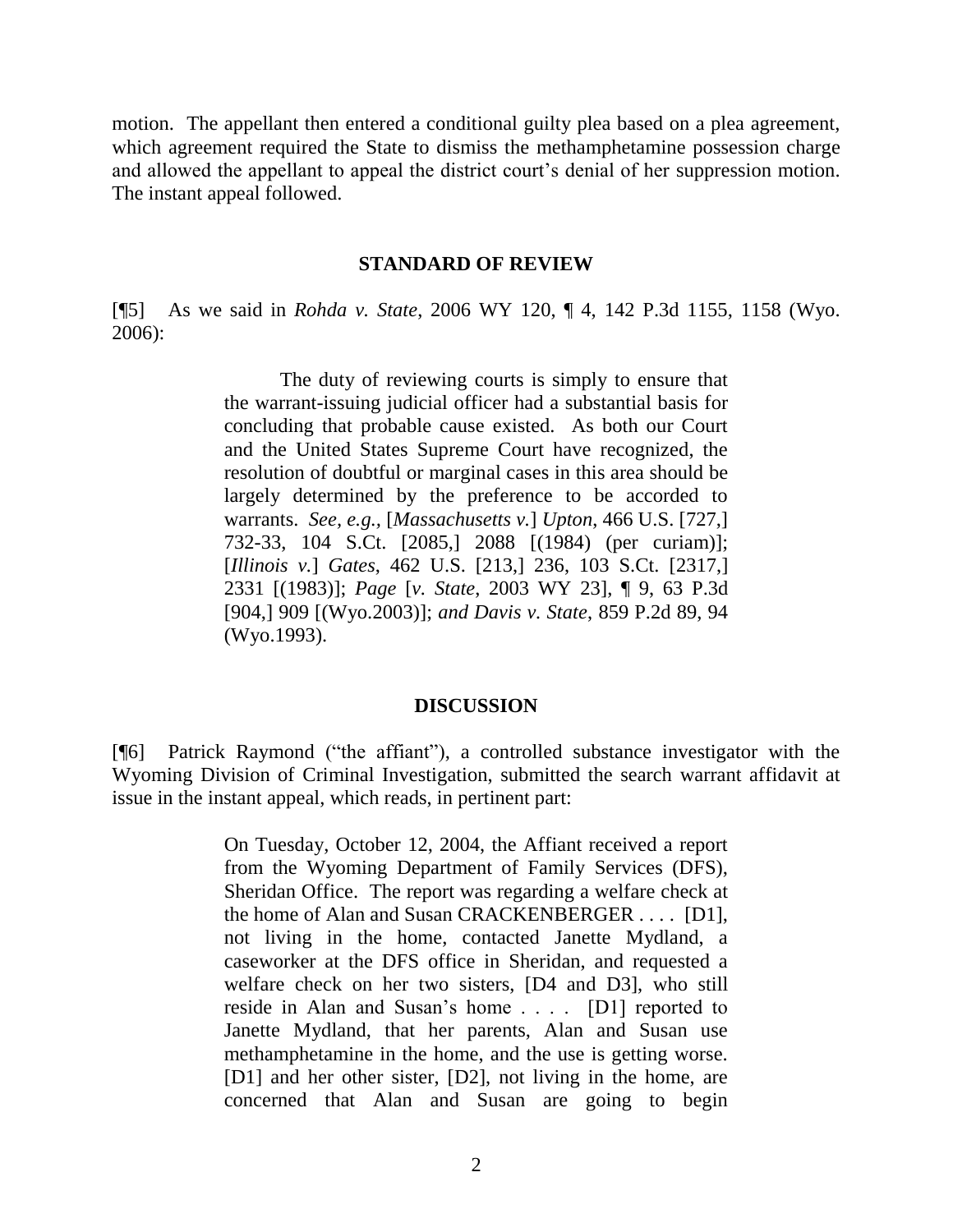manufacturing methamphetamine in the home. The parents have began constructing a glass globe with glass tubes coming out of the globe. [D1] reported that Susan makes a weekly trip to South Dakota with a friend. [D1] suspects this is how Susan and Alan are obtaining their methamphetamine. [D1] stated that Danny Dayton and Brandy Popp go to the house often and all of the adults go into a bedroom and remain there for long periods of time. [D1] reported that her parents fight continuously, throwing and breaking items in the house when they fight.

On Tuesday, November 2, 2004, the Affiant checked criminal histories on Brandy Popp and Danny Dayton. Danny Dayton was convicted of Misdemeanor Possession of a Controlled Substance in Campbell County Wyoming, on May 5, 1998.

On Wednesday, October 20, 2004, the Affiant arranged to meet with Janette Mydland of DFS, and conduct a telephonic interview with [D1], who resided in Baggs, Wyoming. [D1] reported to the Affiant essentially the following:

[D1] began the interview by saying her mother, Susan CRACKENBERGER and step-father Alan CRACKENBERGER, both use methamphetamine and don't take care for [sic] her two siblings, [D4 and D3]. About five (5) years ago, [D1] discovered snort tubes, mirrors with suspected methamphetamine residue and razor blades around the house.

[D1] knows that Susan takes weekly trips, every Sunday or Wednesday, with Kathy HART, to Whitefish, South Dakota. The two women leave in the afternoon and return late night/early morning. Danny Dayton and his girlfriend, Brandy Pop[p], go to Susan and Alan's house frequently. When all adults are in the house they lock themselves away in a room for long periods of time. [D1] told the Affiant that pornography can be located all over the house and is commonly looked at while [D4 and D3] are present.

The most recent time [D1] has seen methamphetamine or paraphernalia in the house was this past May, 2004. [D1] came to town to attend [D2's] graduation from high school. [D1] was at Alan and Susan's house for a short period of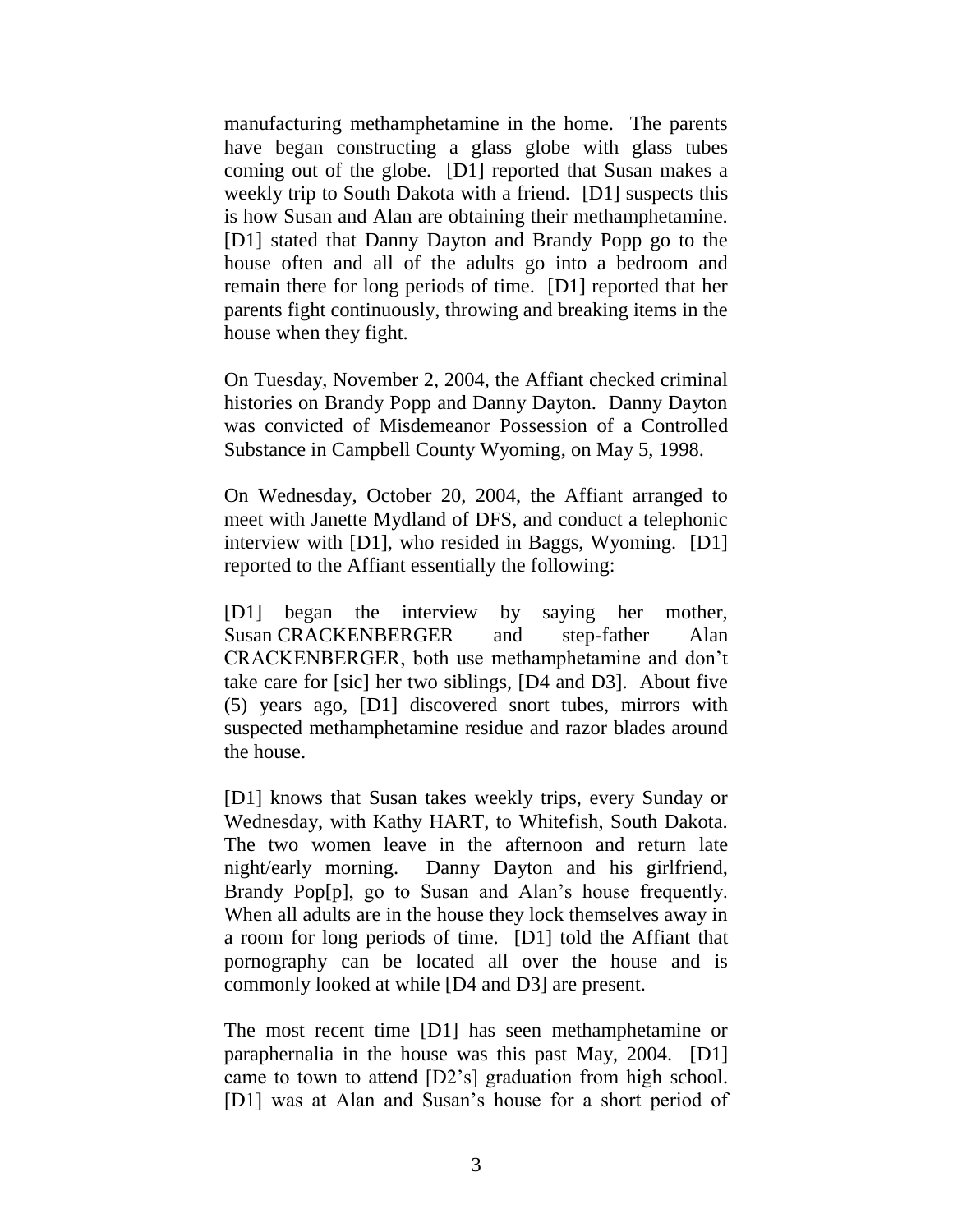time. While in the house, [D1] saw a small mirror in the bathroom, with what she described as a whitish powder residue on the mirror. The residue left on the mirror was in the shape of several lines. There were also razor blades kept next to the mirror.

[D1] told the Affiant that her youngest sister, [D4] would be willing to tell the truth about what was going on in the house because she is scared but [D3], the oldest of the two sisters living in the home, was very protective of her mother and would be apprehensive about talking with law enforcement.

On Wednesday, October 20, 2004, the Affiant and Special Agent Mike Gale, spoke with [D2], who was working at the Sheridan Wal Mart. [D2] told the Affiant and Special Agent Gale substantially the following:

About two years ago, [D2] attended "biker dress up day" at her school. [D2] borrowed her mother's leather coat to wear to school. While at school, [D2] found a small amount of white powder wrapped in newspaper in her mother's coat pocket. [D2] did not report what she had found to anyone and threw away the white powder. [D2] did not say anything to her mother about the incident.

[D2] suspected her parents began using methamphetamine during her junior year of high school. She noticed a drastic change in their behavior. Susan and Alan stopped attending any school functions and began fighting more than what was normal. [D2] said they fought as frequent as six (6) days per week. [D2] said her father, Alan, finished the basement portion of the house and wanted the kids to spend most of there [sic] time downstairs. Susan and Alan would put the kids on a "guilt trip" much of the time. [D2] said she and her sisters were not physically abused, but believes they were verbally abused. [D2] now knows that the household bills aren't getting paid, which is why the house had recently been auctioned.

[D2] recalled seeing small mirrors and razor blades laying around in strange places of the house, including the bathroom and the night stand in Susan's bedroom. Susan's appearance has also taken a change for the worse. [D2] has noticed sores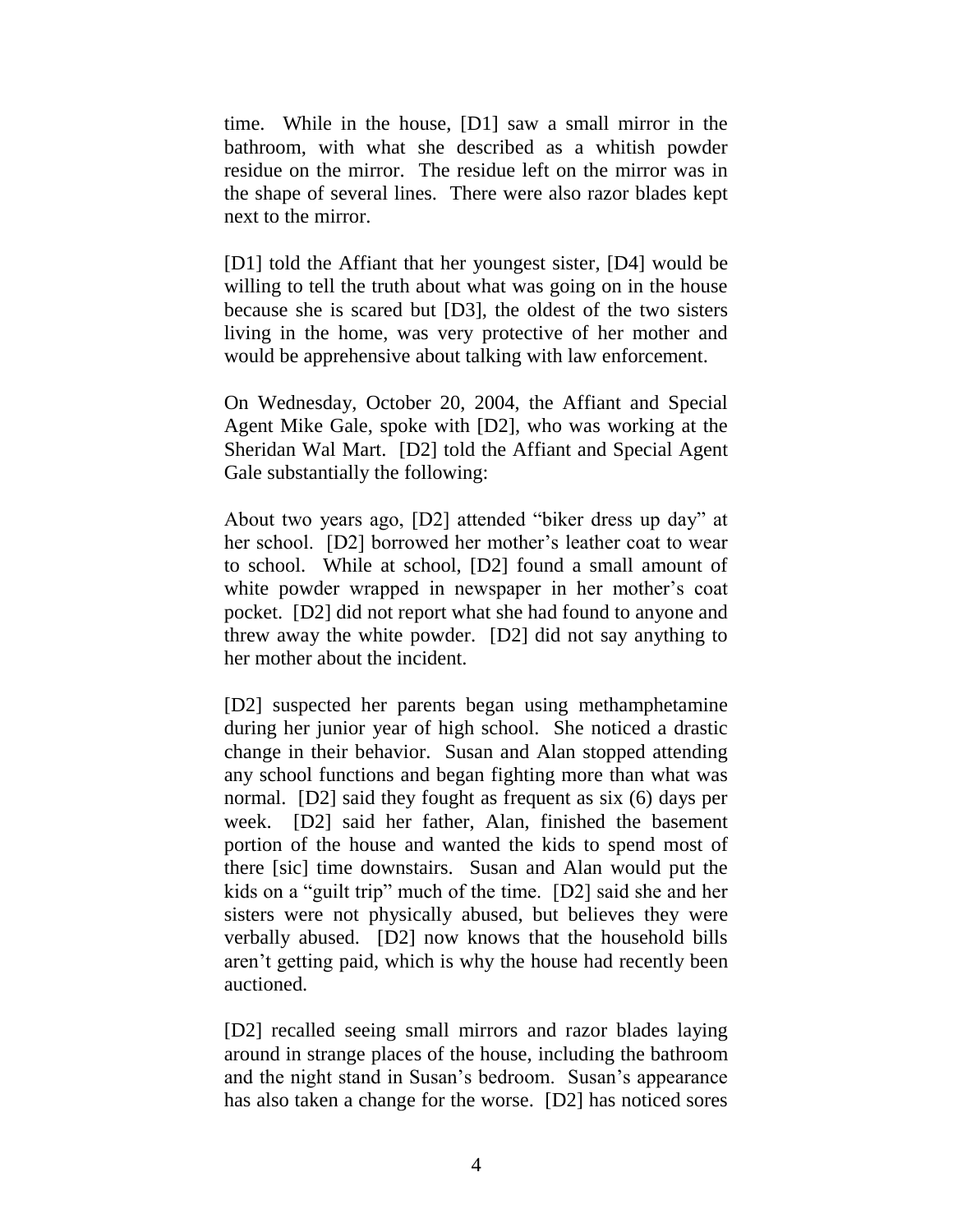appear on her mom's face and said Susan could be the "poster" child" for methamphetamine abuse. [D2] related her mother<sup>[']</sup>s appearance to the "meth make over" bill boards seen along roadways.

About eight (8) months ago, while [D2] was in her parents['] house, she saw a "glass globe with glass tubes sticking out", sitting on the living room table. [D2's] mother told [D2] that it was a Humming Bird feeder. [D2] knew her mother was lying, knowing what a humming bird feeder looks like. She said the tubes sticking out of the globe looked like they were melted into the globe because of the brown burned look where the tubes attached to the globe. [D2] said about two months ago she noticed that her father had boarded up the windows of the garage.

On Thursday, October 28, 2004, the Affiant met with Lori Horton at Janette Mydland's office. Lori went to Janette's office because Lori was concerned about Susan and Alan's children, [D3 and D4]. While speaking with Lori, Lori told the Affiant that she was very aware of the domestic disputes that Susan and Alan have. Lori used to be fairly good friends with Susan until Lori became aware of Susan's drug use. Susan now does not communicate with Lori much. About two (2) months ago, Susan brought a bag containing clothes and other personal items to Lori's house. Susan told Lori that she wanted to leave the bag there in case Susan had to leave her house suddenly because of all the fighting Susan and Alan do. While Lori had the bag at her house, Lori found a small vial with white powder residue and a snort tube in the bag. Lori described the vial to be about  $1 \frac{1}{2}$  inches tall and clear with a black top. Shortly after Lori found those items, she asked that Lori [sic] come take her bag back. Lori said that this past summer, Susan admitted to Lori that Alan had been using methamphetamine in their house.

On Friday, October 29, 2004, [D2] spoke with the Affiant on the telephone. [D4] had spent the night with [D2], and [D2] talked to [D4] about the living conditions at her parents['] house. [D4] told [D2] that recently when people show up to the house, Susan and Alan go into the new computer room of the house, barricade the door and remain there for long periods of time. [D4] knows they barricade the door because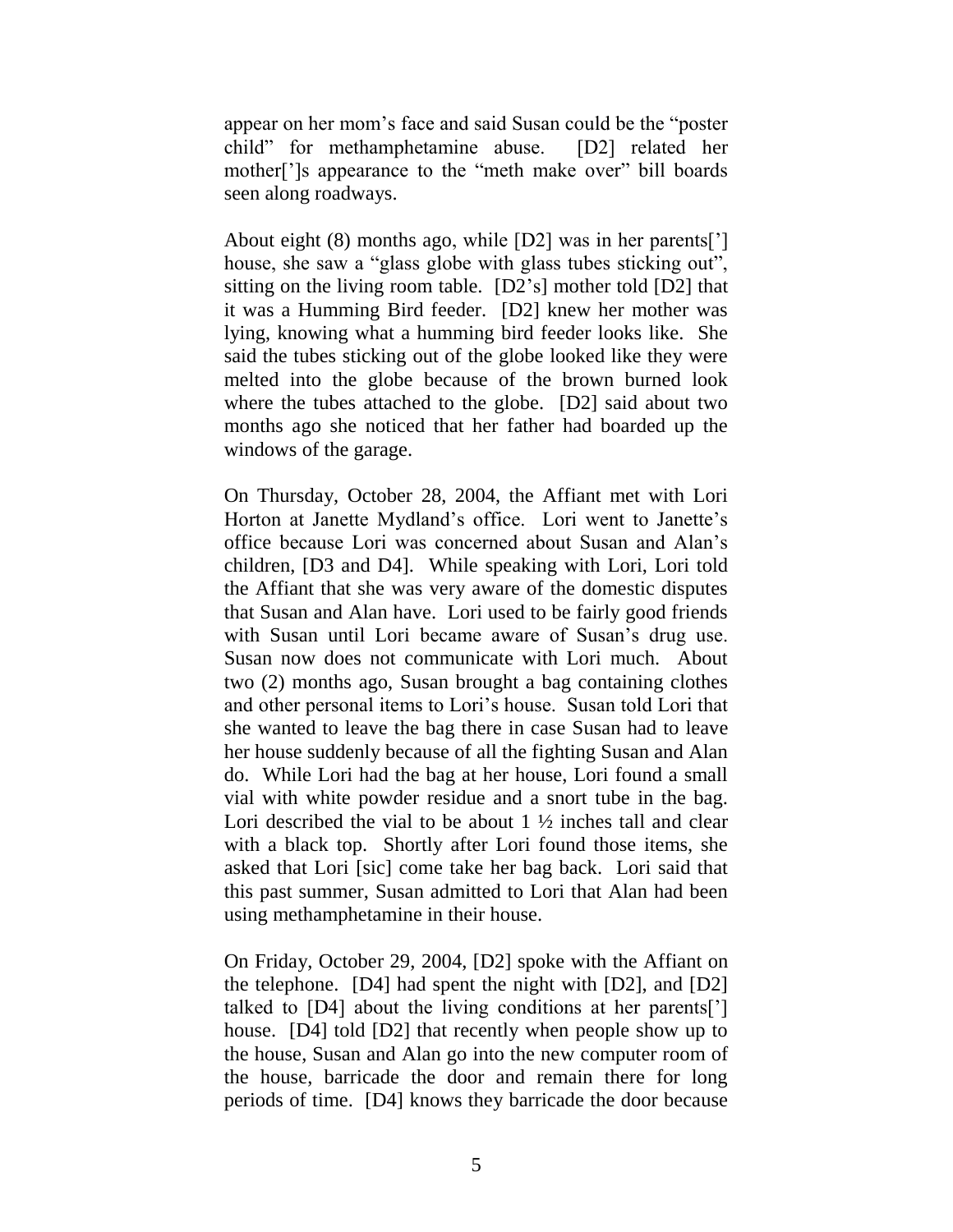there is no lock on the door and when she had tried to get in the room, there was something in front of the door blocking entry. [D4] said that there are still mirrors and razor blades in her parent[s'] bedroom on the night stand and in the bathroom. Susan always has bruises on her body and tells [D4] that they come from her dad, Alan. Susan and Alan aren't home much of the time[;] when they are home, [D4 and D3] spend most of the time in the basement away from Susan and Alan. [D4] said that Susan never cooks meals[.] When [D4 and D3] aren't in school, and have school lunches, [D4] and D3] eat cereal and pop tarts most of the time because Susan does not make any meals.

Based on your affiant's training and experience, along with information shared with the affiant by other agents, it is known that those involved in the use of methamphetamine and other illegal powder drugs commonly use mirrors and razor blades to cut and prepare the drugs for ingesting. Your affiant also knows from experience that those who commonly use methamphetamine, or other powder drugs, often times store and/or carry their drugs in small glass vials which are easily concealed on their person. Your affiant also knows from experience that those who use methamphetamine, or other powder drugs, often ingest the drugs by using straws commonly referred to as "snort tubes".

Based on your affiant's training and experience, along with information shared with the affiant by other agents, substance abuse counselors and other professionals involved in the substance[] abuse field, that people involved in the chronic and frequent use of methamphetamine often times have open sores on their skin, exhibit signs of significant weight loss, are emotionally unstable and become so consumed by their desire to use the drug that they neglect their daily responsibilities, such as personal hygiene, the care of their children and other household responsibilities.

Based upon the given information, Your Affiant has probable cause to believe that Susan and Alan Crackenberger have been, and still are, involved in the use of controlled substances, and that at [their home], is evidence that will show that a crime was and still is being committed. That evidence being[:] 1) controlled substances to wit:[]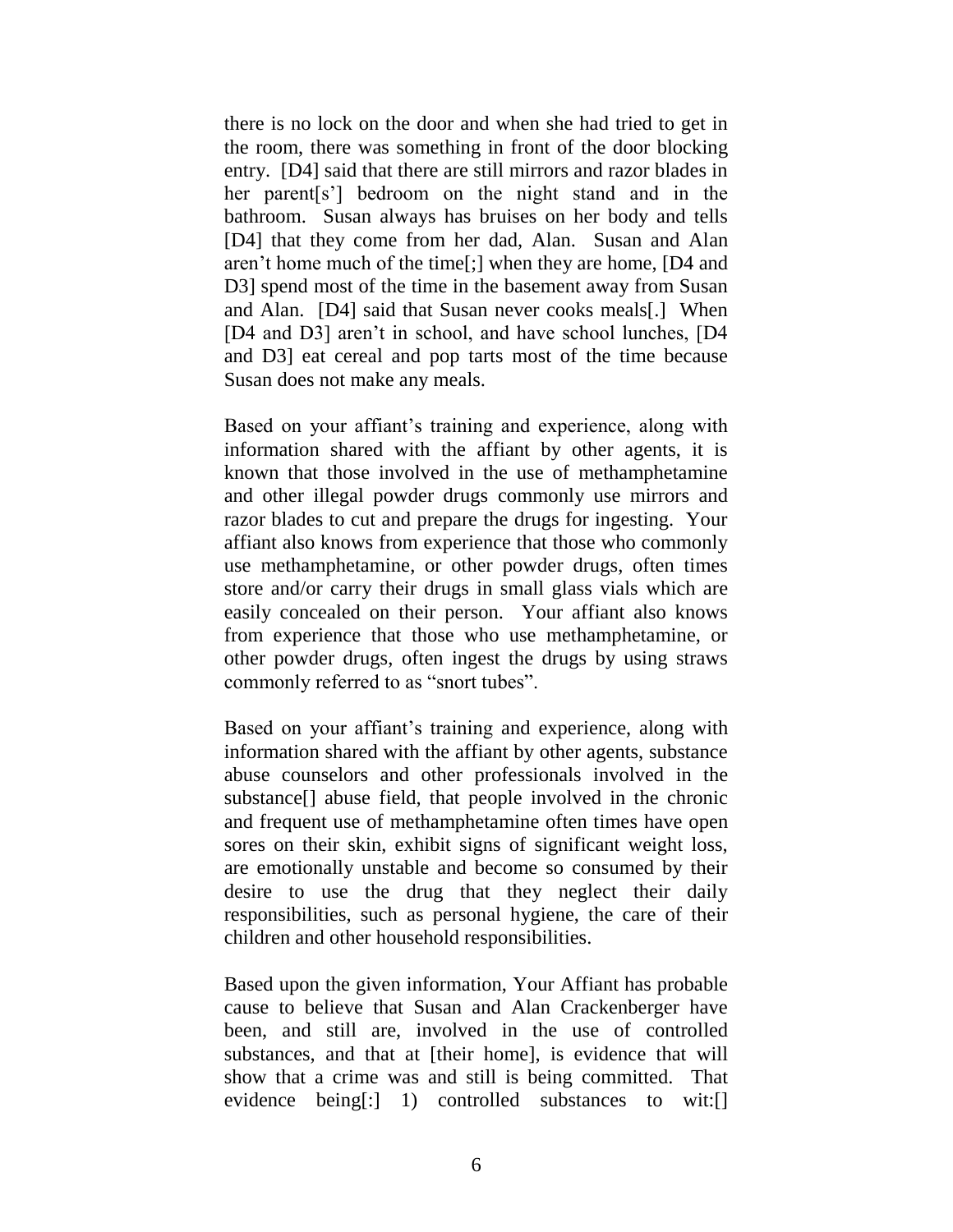Methamphetamine[;] 2) pipes, vials, razor blades, mirrors, "snort tubes", plastic baggies and other paraphernalia commonly used in consumption of and/or storage of methamphetamine and other illegal drugs[;] 3) records, receipts, notes, ledgers, address/telephone books and other papers relating to the purchase of controlled substances and/or the identity of the source supply.

Further, your affiant Sayeth not.

[¶7] We have often repeated that, because our state constitution requires an affidavit establishing probable cause before a search warrant is issued, Wyoming offers its citizens stronger protections against search and seizure than the United States Constitution. *Hixson v. State*, 2001 WY 99, ¶ 5, 33 P.3d 154, 156 (Wyo. 2001). However, like the United States Supreme Court, we have stressed that a judicial officer must ultimately come to a "practical, common-sense decision" when determining whether probable cause exists to issue a search warrant. *Illinois v. Gates*, 462 U.S. 213, 238, 103 S.Ct. 2317, 2332, 76 L.Ed.2d 527 (1983); and *Rohda*, ¶ 6, 142 P.3d at 1159.

> The judicial officer who is presented with an application for a search warrant supported by an affidavit applies a "totality of circumstances" analysis in making an independent judgment whether probable cause exists for the issuance of the warrant. *See, e.g., Page*, ¶ 9, 63 P.3d at 909; *Upton*, 499 U.S. at 732, 104 S.Ct. at 2087; and *Bonsness* [*v. State*], 672 P.2d [1291,] 1293 [Wyo. 1983]. In making that independent judgment, the judicial officer is limited to the four corners of the supporting affidavit. *Page*, ¶ 9, 63 P.3d at 909. The "totality of circumstances" analysis requires the judicial officer simply "to make a practical, common sense decision whether, given all the circumstances set forth in the affidavit before him, including the 'veracity' and 'basis of knowledge' of persons supplying hearsay information, there is a fair probability that contraband or evidence of a crime will be found in a particular place." *Gates*, 462 U.S. at 238, 103 S.Ct. at 2332; *see Bonsness*, 672 P.2d at 1293.

*Rohda*, ¶ 5, 142 P.3d at 1158-59.

[¶8] Where an affidavit relies heavily on the hearsay statements of third parties, we have said: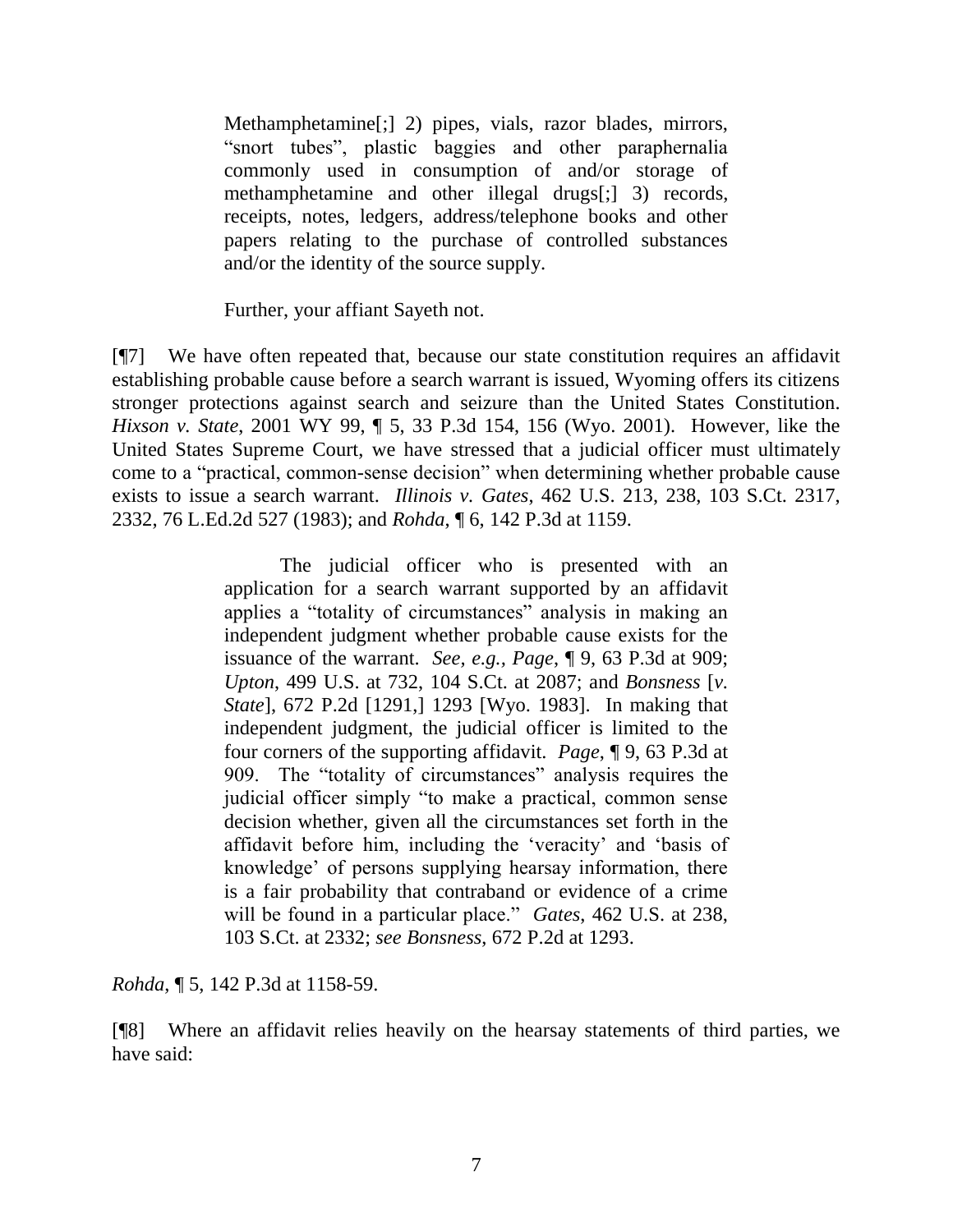As in the case of the primary source affiant, so in the case of the secondary source person, the judicial officer must know both that person's veracity or reliability and basis of knowledge. Because the secondary source person is not before the judicial officer and has not taken an oath, the judicial officer must have a reasonable substitute for an oath in order to be satisfied with the veracity or reliability of the secondary source person.

*Id.*, **[8, 142 P.3d at 1159.** 

[¶9] In the instant case, the appellant first argues that the district court erred in denying her motion to suppress because the informants relied upon in the affidavit—D1, D2, and Ms. Horton—were not sufficiently reliable and the basis of their knowledge was not clearly stated. The State responds that the judicial officer who issued the search warrant had a substantial basis for concluding that probable cause existed and, therefore, the district court did not err in denying the motion to suppress.

[¶10] Unlike the majority of our suppression cases, the informants in the instant case are all identified citizen informants. "Courts ordinarily deem citizen informants, in contrast to police informants, to be presumptively reliable sources of information." *Borgwardt v. State*, 946 P.2d 805, 807 (Wyo. 1997). We have said that this presumption attaches, in part, because by identifying oneself, an informant is exposed "to possible criminal and civil prosecution if the report is false.‖ *McChesney v. State*, 988 P.2d 1071, 1076 (Wyo. 1999). Beyond this presumption of reliability, we also note that the three informants in this case spoke with DFS and law enforcement out of a concern for the well-being of the appellant's minor children and each informant also gave independent information that corroborated the statements of the other informants. While the appellant correctly argues that reliability of informants alone does not establish probable cause to issue a search warrant, we note that the informants in the instant case appear to be reliable and that is an important factor that we weigh in examining the "totality of the circumstances."

[¶11] An equally important factor is an informant's basis for the knowledge he or she provides law enforcement. "[T]he affiant's affidavit must contain the raw data of that person's sense perception–what that person saw, heard, or smelled firsthand. It is from that secondary source's firsthand knowledge that the judicial officer will be able to draw conclusions about the existence or not of probable cause." *Rohda*, ¶ 8, 142 P.3d at 1160.

[¶12] The affidavit in the instant case established that the citizen informants had sufficient first-hand knowledge of the appellant's criminal activities to justify issuing a search warrant. The information that established probable cause is as follows: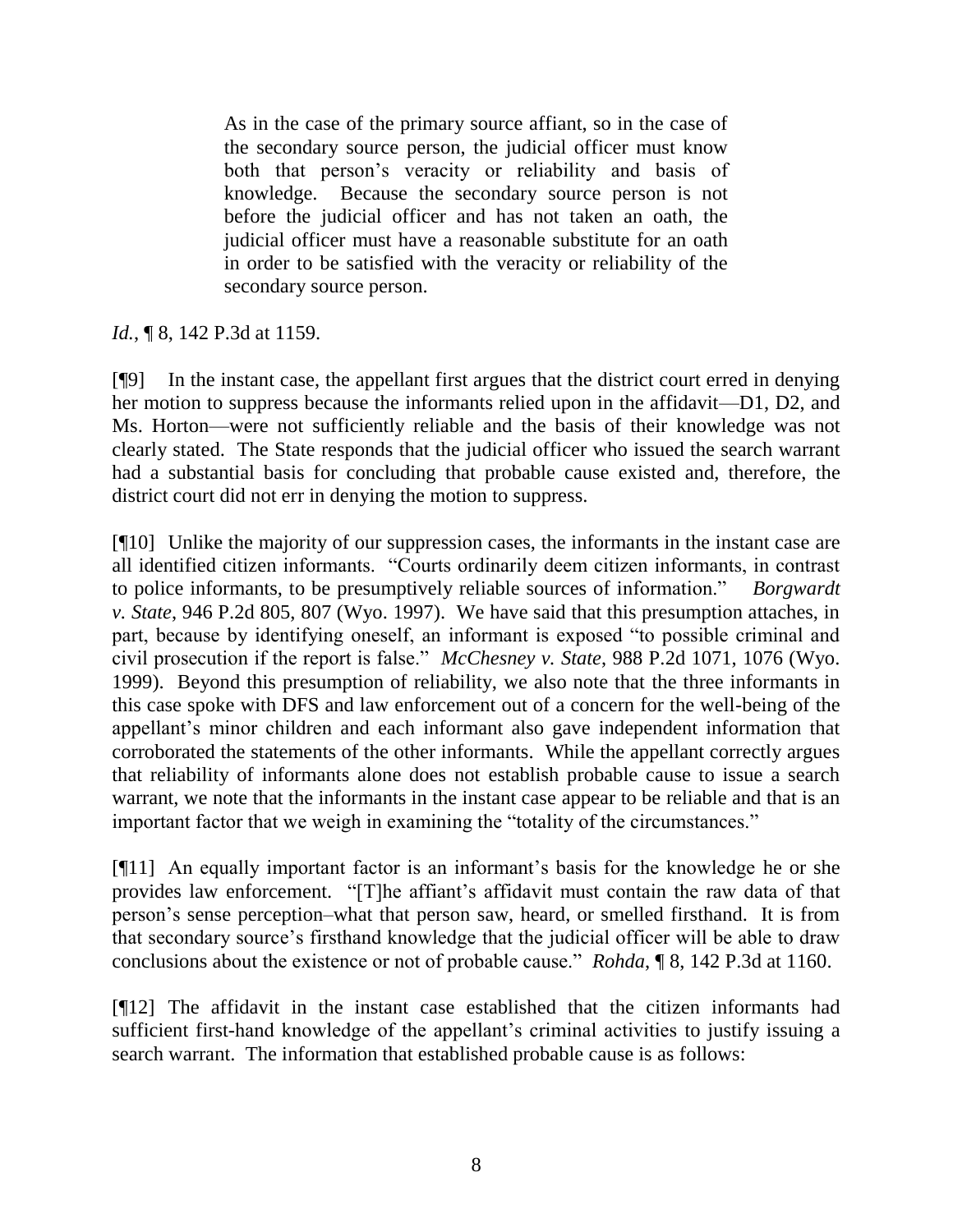- Five years before, D1 discovered snort tubes, mirrors with suspected methamphetamine residue, and razor blades in the appellant's house.
- Six months prior to the search warrant in the instant case, D1 saw a small mirror in the bathroom with white powder residue in the shape of several lines and also saw razor blades nearby.
- Two years prior, D2 found a small amount of white powder wrapped in newspaper in the appellant's jacket.
- D1 and D2 both reported drastic changes in the appellant's behavior in the years before the search warrant was issued. She began fighting with her husband more frequently, the couple expected their children to remain in the basement much of the time, and they became delinquent on their household bills.
- D2 noted that she saw razor blades and small mirrors around the house, including in the bathroom and the appellant's bedroom.
- D2 also told the affiant that her mother's appearance had deteriorated and she could be the "poster child' for methamphetamine abuse."
- Ms. Horton reported that she was aware of the appellant's domestic arguments and that the appellant had asked her to keep a bag of clothes and personal items in case the appellant needed to flee her home on short notice. After taking possession of the bag, Ms. Horton found a vial with white powder residue and a "snort tube" therein.
- Sometime during the summer prior to the execution of the search warrant, the appellant admitted to Ms. Horton that her husband had been using methamphetamine in the house.
- Finally, D4 relayed the following information to D2: (1) her parents would barricade themselves in a room for long periods of time with guests; (2) mirrors and razor blades could still be found in the bathroom and her mother's bedroom; (3) her mother has bruises on her body from her father; and (4) the two daughters still living at home are forced to eat cereal and pop tarts because the appellant does not prepare food for them.

 $[$ [[13] Under the "totality of the circumstances" approach, we find this information, when combined with the high degree of reliability of the informants and the experience and knowledge of the affiant, sufficient to establish probable cause that methamphetamine and methamphetamine paraphernalia would be found in the appellant's home. The appellant's arguments that the informants have no specialized knowledge of methamphetamine and that there are other explanations for the appellant's change in behavior are also not well received. While the informants may not have specialized knowledge of controlled substances and drug-related behavior, the affiant in the instant case did have such knowledge and properly applied it to the first-hand observations from the informants. The affiant's knowledge and training, combined with the informants' first-hand knowledge, was sufficient to provide the judicial officer with a substantial